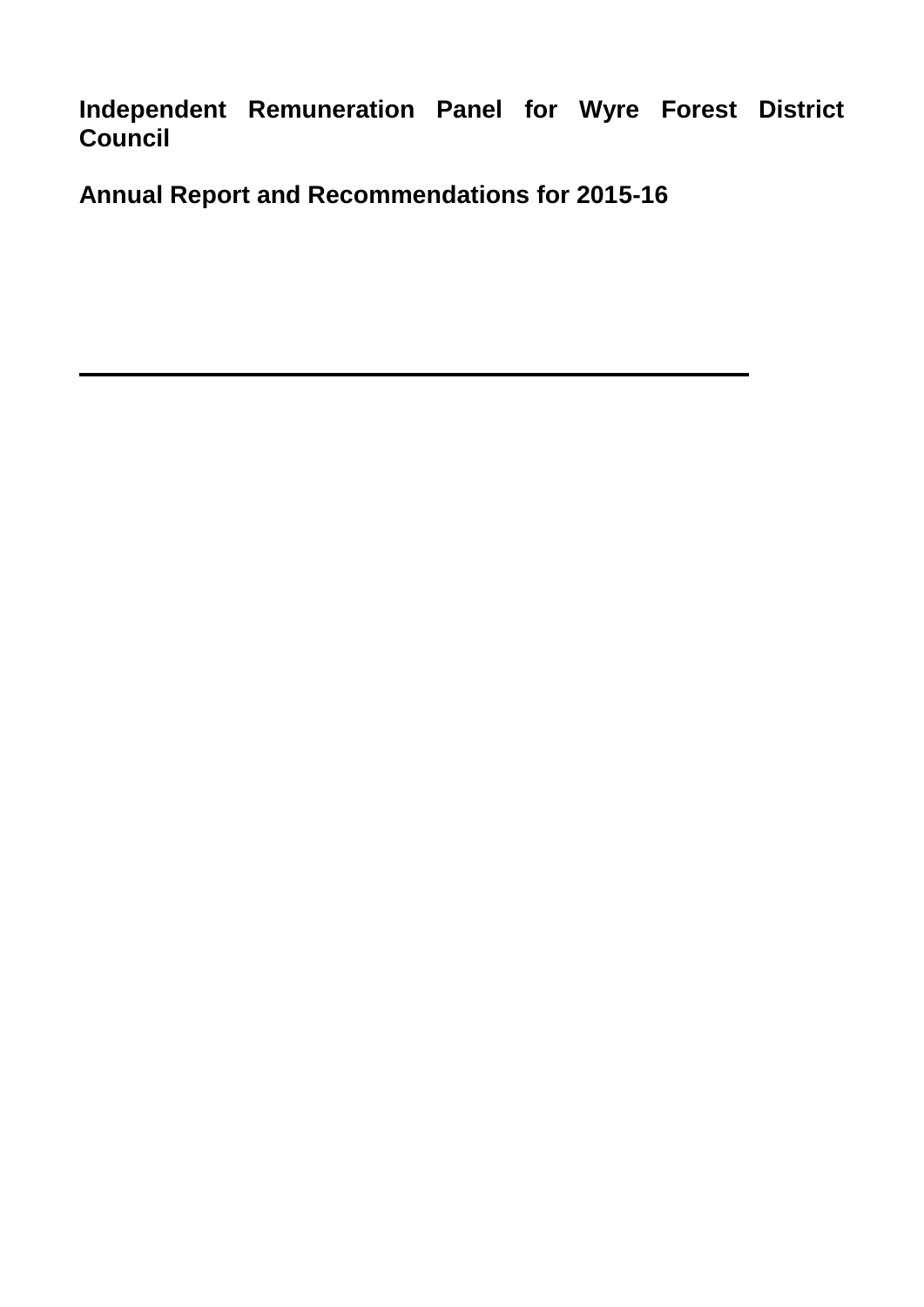| Contents                                                                                         |    |  |  |  |
|--------------------------------------------------------------------------------------------------|----|--|--|--|
| Recommendations to Council for 2015/16                                                           |    |  |  |  |
| Introduction                                                                                     |    |  |  |  |
| Background Evidence and Research Undertaken                                                      | 4  |  |  |  |
| Basic Allowance 2015/16                                                                          | 5  |  |  |  |
| Special Responsibility Allowances 2015/16                                                        |    |  |  |  |
| The Independent Remuneration Panel Members                                                       |    |  |  |  |
| Appendix 1- Table of Recommendations for 2015/16                                                 |    |  |  |  |
| Appendix 2 – Average Basic Allowances for Neighbouring<br>Councils with similar profiles 2014/15 |    |  |  |  |
| Appendix 3 – Average Basic Allowances for Worcestershire<br><b>Councils 2014/15</b>              | 11 |  |  |  |
|                                                                                                  |    |  |  |  |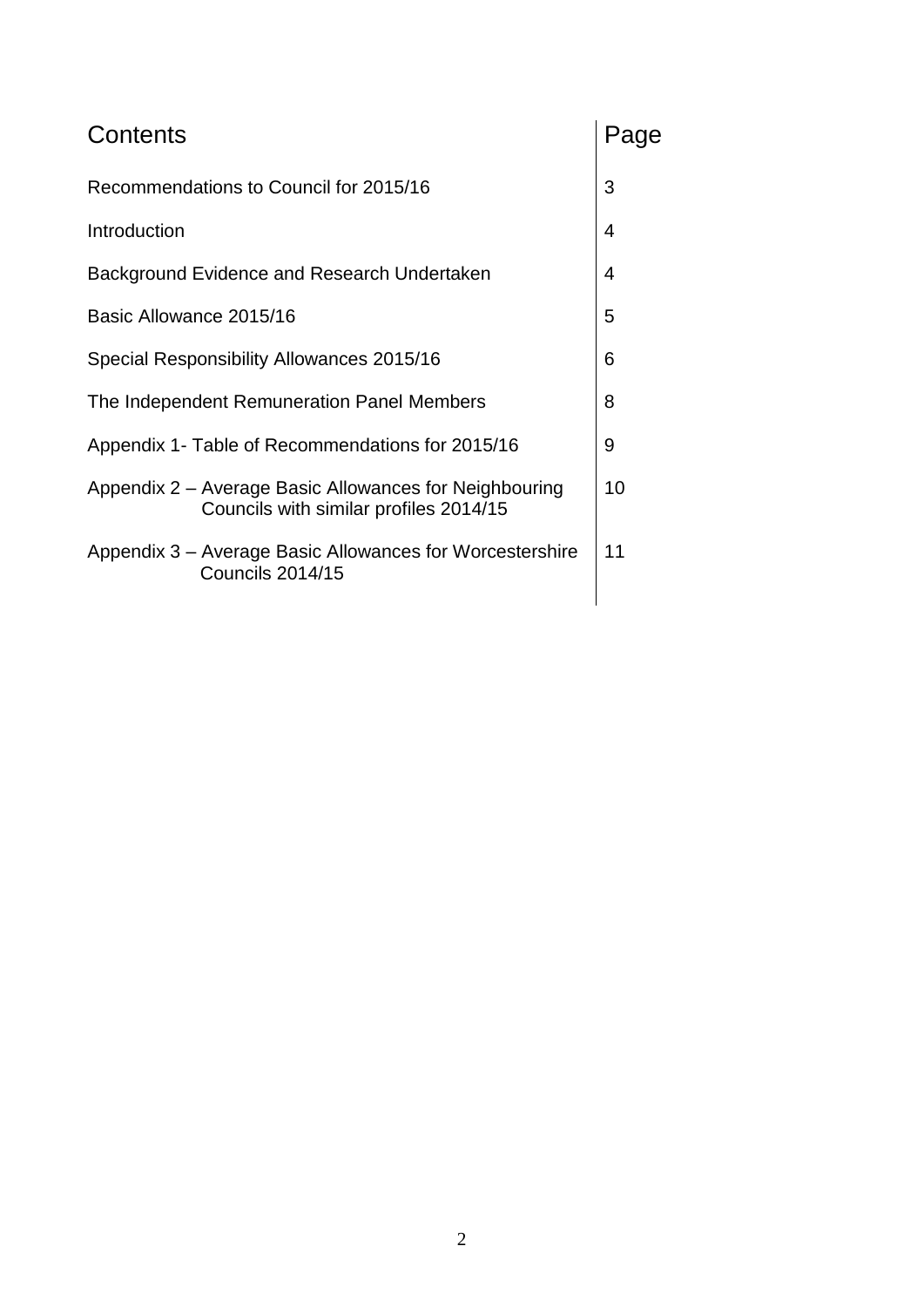#### **Recommendations**

**The Independent Remuneration Panel recommends to Wyre Forest District Council the following**:

- **(i) The Basic Allowance for 2015-16 is £4,400.**
- **(ii) That the Special Responsibility Allowances are as set out in Appendix 1.**
- **(iii) That the Dependent Carer's Allowance should, where appropriate, be available for care of children, and for the disabled and elderly. Consideration should also be given to allowing payments to be made to family members in line with the practice followed in awarding Personal Care Budgets under Social Services legislation.**
- **(iv) That travel allowances for 2015/16 remain unchanged at 40 pence a mile. However consideration should be given to awarding each Councillor a suitable sum at the beginning of each year to cover the cost of travel and other expenses within the Wyre Forest area rather than having to make specific claims each time.**
- **(v) That the subsistence allowances for 2015/16 remain unchanged.**
- **(vi) Any changes to remuneration should be implemented in one go with the advent of the new council in May 2015.**
- **(vii) Assuming the Basic Allowance decided upon is at or around that recommended, consideration should be given to index linking for future years.**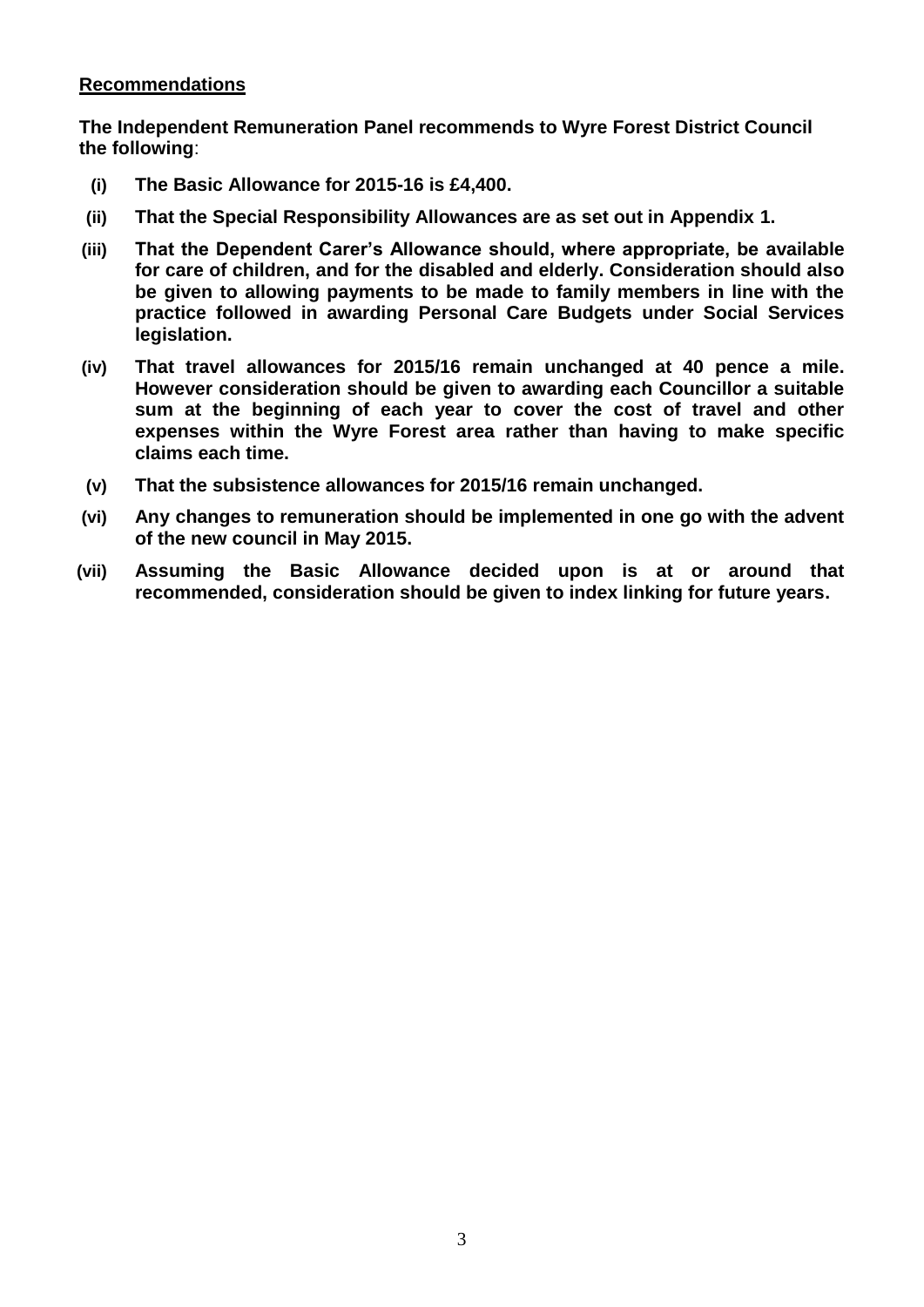# **Introduction**

The panel has considered all the information before them, the views of Councillors and the Chief Executive, the latest information on average public sector pay, the changes in the cost of living over the last few years. The complexities of this background, including the fact that the recommendations of previous panels have been rejected by the Council, does not allow for simple resolution. We are mindful that within the time available it has not been possible to undertake an in-depth analysis of all the statistical information, which is open to differences of interpretation and judgements have had to be made as to the weight placed on various factors. We are satisfied that our recommendations are logical, justified and transparent.

# **Our view is that:**

- the current level of Basic Allowance is too high
- any changes to allowances should be implemented in one go with the advent of the new Council in May 2015 and not phased
- assuming that the Basic Allowance is at or around that recommended, for future years this could be index linked
- the carers' allowance be extended to the carers of elderly/disabled
- the carers' allowance be paid to family members
- the level of expenses remain at 40p per mile
- there is broad agreement as to the relative weightings of Council posts

# **Background Evidence and Research Undertaken**

The Panel has conducted its work in accordance with the legislation governing the role of the Panel and statutory guidance produced in 2003. There is a rich and varied choice of market indicators on pay that can be used for comparison purposes. These include:

- National survey data on a national, regional or local level
- Focused surveys on a particular public sector
- Regular or specific surveys
- Use of specific indices to indicate movement in rewards or cost of living

As background for the decisions taken by the Panel this year the panel have received an Information Pack including:

- Terms of Reference
- Existing Members' Allowances Scheme
- Reports from IRP for Worcestershire District Councils 2011-12, 2012-13, 2013-14 and 2014-15
- Financial Strategy Report to Council February 2014
- The Local Authorities (Members' Allowances) (England) Regulations 2003.
- Political Structure of Wyre Forest District Council
- Calendar of Meetings
- Local and Regional Rates of Pay
- General Information including press cuttings

The Panel also interviewed the Leader of the Council, Group Leaders, Chairmen of Committees, a Vice Chairman and Cabinet Member and a Backbencher. The Chief Executive gave an opening presentation followed up with a letter. We have presented the Council with what we consider to be an appropriate set of allowances to reflect the roles carried out by the Councillors. Ultimately it is for the Council to decide how or whether to adopt them.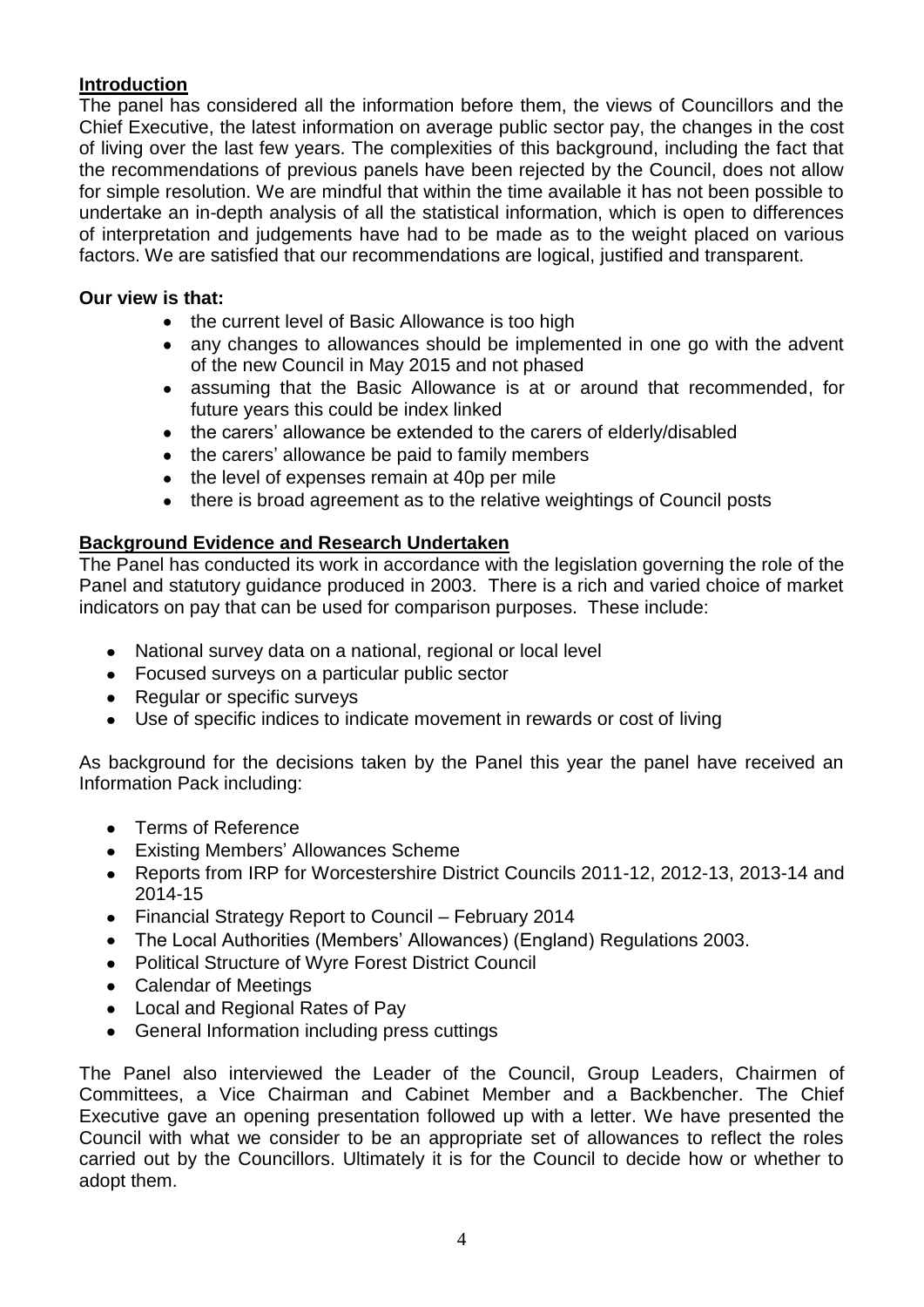# **Basic Allowance 2015/16**

The calculation of the Basic Allowance is based on:

- The roles and responsibilities of Members; and
- Their time commitments including the total average number of hours worked per week on Council business.

In reviewing the Basic Allowance the Panel has noted that participation in Overview and Scrutiny activities is generally regarded as part of the role for all non-Executive Councillors. The Panel looked at evidence presented in previous reports and has also looked at neighbouring councils with a similar profile, in particular Newcastle Under Lyme, Stafford and Kettering as well as the other Worcestershire District Councils. The average Basic Allowance for all Councils looked at is £4,143 as set out in Appendix 2 and the average for Councils in Worcestershire is £4,140 as set out in Appendix 3. It is noted that all other Worcestershire Councils included in the considerations of the previous IRPs have either accepted the recommendations in respect of the basic allowance at £4,200 or settled on a lower figure.

Previous panels used the following formula to calculate the Basic Allowance: hours per week x 52 weeks a year x average public sector pay for full time staff in Worcestershire – 40% public service. In our view this approach leads to an over reliance on mechanical formula, which can be too rigid when looked at in the wider context. Furthermore the choice of data is open to question. We do not feel confident that the figure of 11 hours a week is correct. However in the time available to us we accept it in the absence of any more detailed analysis. It is arguable that the multiplier should not be 52 weeks of the year as, whilst there may be a certain amount of constituency work during August and Bank Holidays (8 days in total), there are few committee meetings or representational activities. The multiplier could therefore be 47 (4 weeks August and 1 week statutory holidays deducted). The figure of £14.07 is accepted, although it could be argued that a figure for part time (less than 30 hours a week) average earnings should be used but this might result in a "double" reduction given the public service discount of 40%, which is accepted.

Therefore 11 hours per week x 47 weeks of the year = 517 hours x £14.07 = £7274.19 - 40% public service  $= \text{\pounds}4,364.57$ .

In our view, the above calculation is only one of the factors to be taken into account when arriving at the Basic Allowance and we have given significant weight to the average allowances paid in comparator authorities, which would lead to a lower figure being recommended.

It is noted however that, in line with other authorities, the Basic Allowance for Wyre Forest has not increased since 2008. We have taken this into account together, with the likely effect of the changes to the Council Wards in 2015. The consequent reduction in the number of Councillors from 42 to 33 will have an impact on workload and, in many cases, will also result in increased time spent travelling across larger wards. We have considered also, arguments supporting a level of Basic Allowance sufficient to attract a more diverse range of candidates but conclude that whilst this is a factor, there are many other factors which are equally, if not more important, than the level of remuneration. For these reasons the panel consider the Basic Allowance should be £4,400.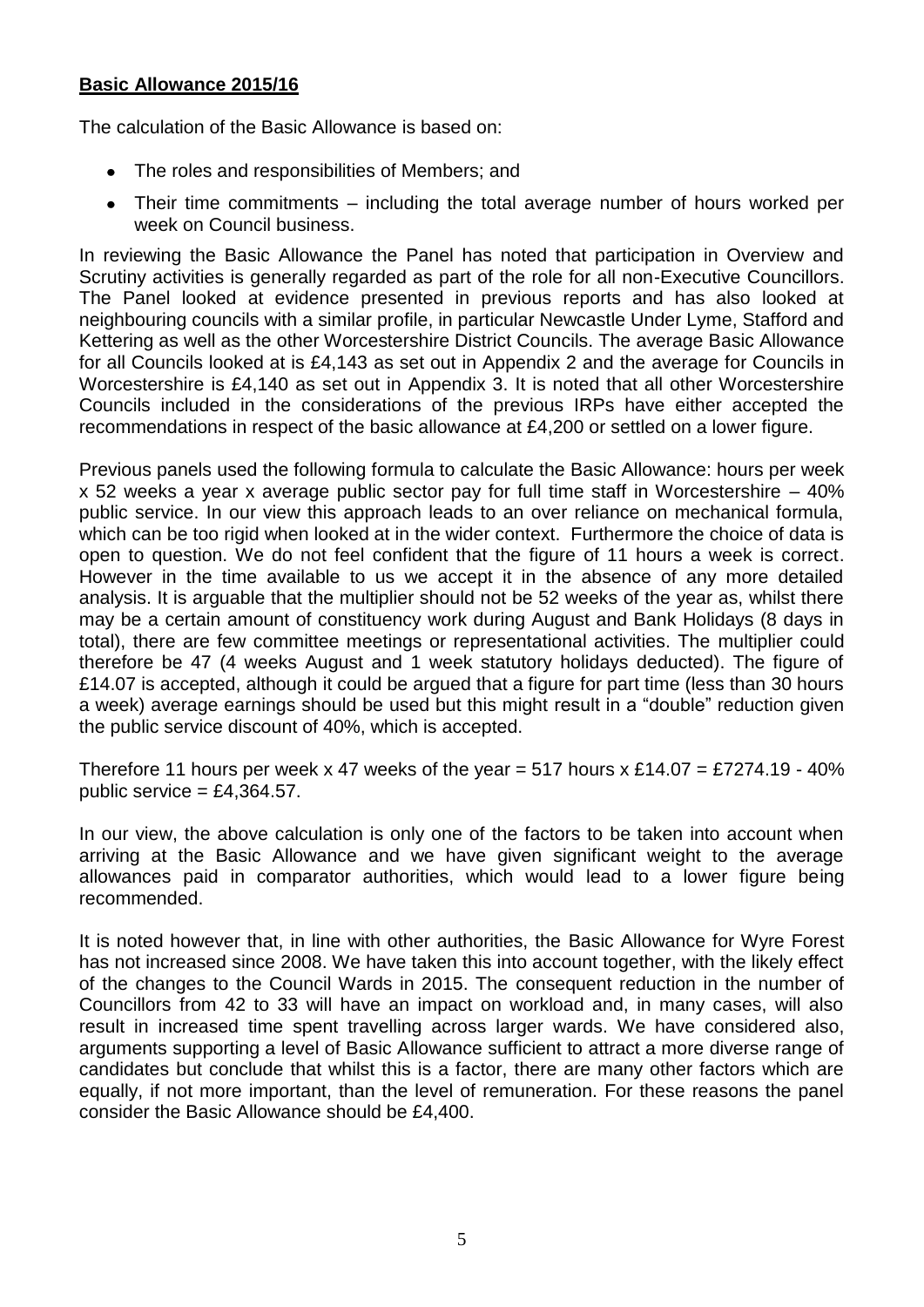# **Special Responsibility Allowances (SRA) 2015/16**

### **General Calculation of SRAs**

The basis for the calculation of SRAs is a multiplier of the Basic Allowance as advocated in the published Guidance.

The Panel has reviewed the responsibilities of each post, the multipliers and allowances paid by similar authorities. The Panel has benchmarked allowances and by other District and Borough Councils across the West Midlands.

#### **Leader of the Council**

Resulting from our research we recommend that the Special Responsibility Allowance for the Leader of the Council is set at 3 times the Basic Allowance of £4,400.

#### **Deputy Leader of the Council**

Having considered the Special Responsibility Allowances for the role of the Leader of the Council, we also reviewed the level of Special Responsibility for the Deputy Leader of the Council. We recommend that the multiplier for the Deputy Leader role is set at 1.75.

#### **Cabinet Members**

In reviewing the Special Responsibility Allowance for the Leader and Deputy Leader roles, we also reviewed those for the Cabinet Members. We recommend that the multiplier for the Cabinet Members is set at 1.5 times the Basic Allowance.

#### **Overview and Scrutiny Committee**

The Guidance on Members Allowances for Local Authorities in England states that Special Responsibility Allowances may be paid to those members of the Council who have "significant additional responsibilities", over and above the generally accepted duties of a Councillor. It also suggests that if the majority of members of a Council receive a Special Responsibility Allowance, the justification for this may be questioned.

We have stated elsewhere in our report that we consider the Basic Allowance to include Councillors' roles in Overview and Scrutiny, as a non-Executive member of the Council is able to contribute to this aspect of the Council's work.

It is recommended that a Councillor who leads the Overview and Scrutiny Committee is paid an allowance of 1.5 of the Basic Allowance to reflect their responsibilities in ensuring investigations and reports are completed and presented as required.

# **Chairman of Scrutiny Task Groups / Panels**

We understand that such Task Groups / Panels may only meet once or twice whilst on other occasions there may be a series of meetings to deliver the required work. We also understand that the Panels are often chaired by a Councillor who is already in receipt of the Special Responsibility Allowance. It is therefore recommended that no allowance be made for this post.

#### **Chairman of Planning Committee**

We reviewed the current level of workload for the Planning Committee and consider that the multiplier of 1 for this role is appropriate.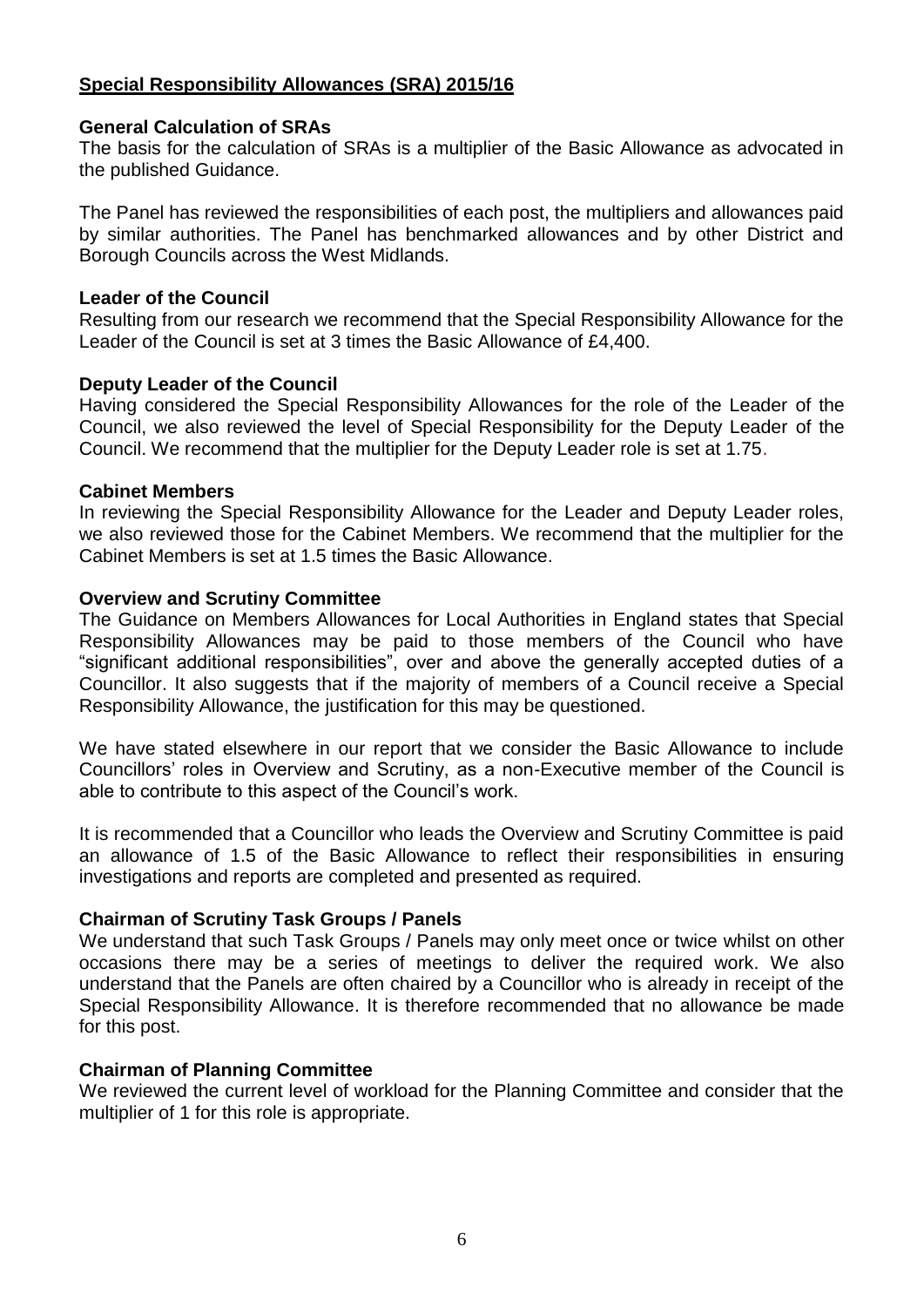## **Chairman of Licensing Committee**

We reviewed the current level of workload for the Licensing Committee Chairman in terms of both the full Committee and Licensing Sub-Committees. In general terms we consider that the current multiplier of 0.75 for this role is appropriate.

#### **Chairman of Audit Committee**

We reviewed the current level of workload for the Chairman of the Audit Committee and consider that a multiplier of 0.25 for this role is appropriate

#### **Leaders of Political Groups**

The panel recognises that in the interest of ensuring consensus and as a contribution to the democratic process, additional responsibilities may fall to political group leaders. However no distinction between parties or size of parties should be made. We recommend that leaders of political groups with at least 4 members receive an allowance multiplier of 0.25 of the Basic Allowance. There should be no distinction in allowance for those Groups that have more than 4 members.

#### **Ethics and Standards Committee**

There is currently no evidence for such a post as the last meeting was held in March 2013, but should one be needed a multiplier of 0.25 is recommended.

#### **Vice Chairmen**

The majority of the panel could find no evidence that being Vice Chairman of the Licensing and Environmental Committee or Vice Chairman of the Audit Committee resulted in any significant increase in workload, the main role being to chair the committee on any occasion when the Chairman was absent. Therefore no Special Responsibility Allowance is recommended for these posts. The Vice Chairman of the Overview and Scrutiny Committee and the Vice Chairman of the Planning Committee do have additional duties, in particular because of the quasi judicial role of the Chairman of the Planning Committee, the Vice Chairman leads for the authority in public debate. That being the case, it is recommended that a multiplier of 0.25 for both is appropriate.

#### **Mileage and Expenses 2015/16**

Although the current rate set by HMRC for travel is 45p per mile, the panel has taken into account the views expressed by the Councillors interviewed. The panel recommend that the travel allowance therefore should remain at 40p but consideration should be given to awarding each Councillor a suitable sum at the beginning of each year to cover the cost of travel and other expenses within the Wyre Forest area. This would be a more efficient method of payment than having to make specific claims each time.

The Panel is satisfied that the current levels of subsistence allowances are set at an appropriate level and recommends that these continue.

#### **Carers' Allowance**

The Panel notes that the Council's Scheme of Members' Allowances provides that Dependant Carer Allowances are payable to cover reasonable and legitimate costs incurred in attending approved duties and recommends that this provision continues. The Panel recommends that the Carers' allowance should be available for claimants who care not just for children but also for the disabled and elderly. Consideration should be given to allowing payment to relatives where they undertake care duties. This is in line with the new arrangements for Personal Care Budgets under Social Services legislation.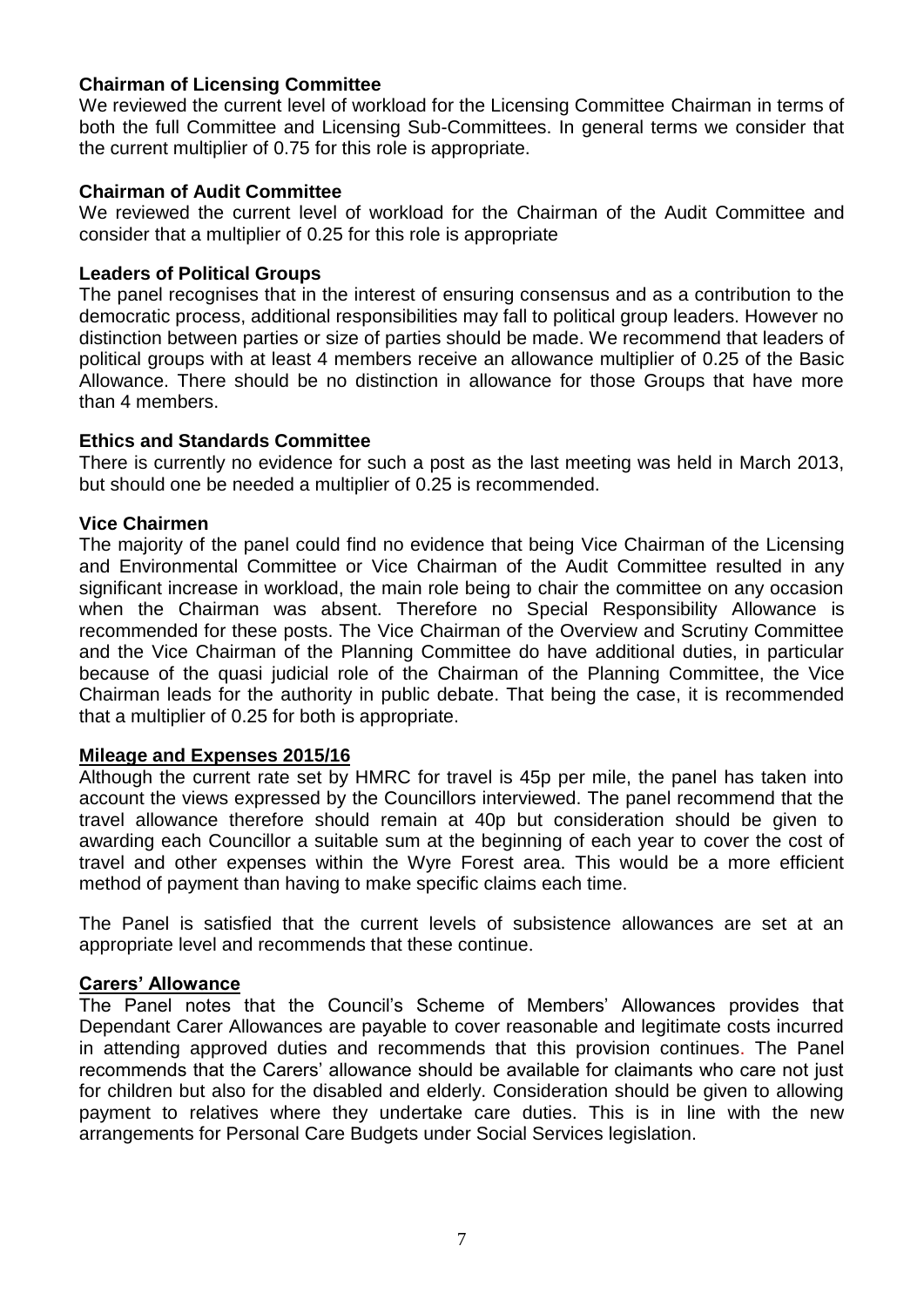# **Implementation**

The panel hope that, with the creation of a new Council next May, based on new ward boundaries, the opportunity will be taken to implement any changes to remuneration at one go. In view of the uncertain economic situation both at local and national level, the panel feels unable to make a definite recommendation at this time to index link the Basic Allowance to Consumers Prices Index or Retail Prices Index for future years. However, assuming that the level of Basic Allowance for 2015 is at or around that recommended by the panel, it would be advantageous in the interest of forward planning for such a mechanism to be in place.

## **The Independent Remuneration Panel Members**

The Members' Allowances Regulations require Local Authorities to establish and maintain an Independent Remuneration Panel (IRP). The purpose of the Panel is to make recommendations to the authority about allowances to be paid to Elected Members and Local Authorities must have regard to this advice.

The members of the Panel have been:

#### **Mrs Christine Noons**

Lived in Kidderminster for over 20 years and latterly in Bewdley. Married. Educated to degree level (BA Sociology 2:2 Leicester).

Retired civil servant, working with local authorities in the West Midlands region for around 20 years by supporting local government in housing, planning, transport and governance. Member of Wyre Forest District Council Ethics and Standards Committee since 2005; Chair of Headway North Worcestershire 2004 – 2009; currently Company Secretary of Hartlebury Castle Preservation Trust.

Committed to good governance, open and transparent procedures in both public and charitable sector. Having served Governments of all political persuasions she understands and is comfortable with the requirement to give impartial advice and to treat all parties equitably.

#### **Mr Tim Hipkiss**

Tim retired as Deputy Head of a comprehensive school in the West Midlands in 2003, after 22 years in post. He was then involved in the assessment of trainee teachers and was Quality Assurance Manager for the West Midlands Consortium until 2011.

He was an Independent member of the Wyre Forest District Council Standards and Ethics Committee until 2012. In September 2012 Tim became an Independent Person for Worcestershire County Council, and Hereford and Worcester Fire and Rescue Service. He has been asked to consider several cases for these bodies as well as those from Wyre Forest D.C.

He is involved, in a voluntary capacity, with several organisations in the Wyre Forest.

# **Christine Noons and Tim Hipkiss**

**November 2014**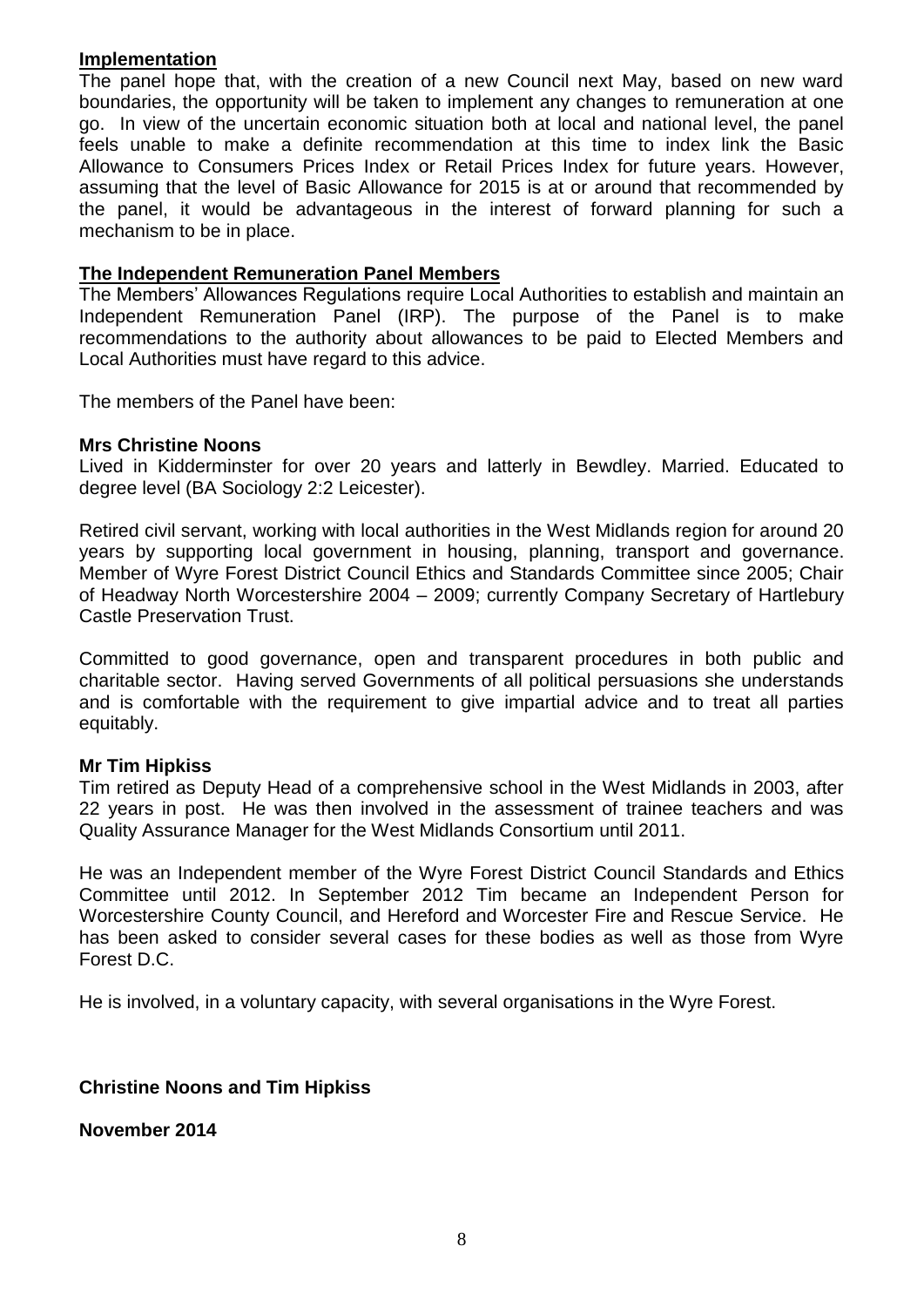# **Independent Remuneration Panel for Wyre Forest District Council Recommendations for 2015-16**

| <b>Role</b>                                                         | <b>Current</b><br><b>Multiplier</b> | Recommended<br><b>Multiplier</b>                  | <b>Current</b><br><b>Allowance</b><br>(paid) £                                  | Recommended<br><b>Allowance</b> |
|---------------------------------------------------------------------|-------------------------------------|---------------------------------------------------|---------------------------------------------------------------------------------|---------------------------------|
| Basic Allowance - all<br>Councillors                                | 1                                   | 1                                                 | 4,900                                                                           | 4,400                           |
| <b>Special Responsibility</b><br><b>Allowances</b>                  |                                     |                                                   |                                                                                 |                                 |
| Leader of the Council                                               | 2.5                                 | 3                                                 | 12,250                                                                          | 13,200                          |
| Deputy Leader of the<br>Council                                     | 1.875                               | 1.75                                              | 9,188                                                                           | 7,700                           |
| <b>Cabinet Members</b>                                              | 1.625                               | 1.5                                               | 7,963                                                                           | 6,600                           |
| Chairman of Overview and<br><b>Scrutiny Committee</b>               | 1.25                                | 1.5                                               | 6,125                                                                           | 6,600                           |
| Chairman of Overview and<br>Scrutiny Task Groups /<br>Panels        | $\qquad \qquad \blacksquare$        | $\overline{0}$                                    |                                                                                 | $\overline{0}$                  |
| <b>Chairman of Audit</b><br>Committee                               | 0.5                                 | 0.25                                              | 2,450                                                                           | 1,100                           |
| Chairman of Planning<br>Committee                                   | 1.125                               | 1                                                 | 5,513                                                                           | 4,400                           |
| Chairman of Licensing<br>Committee                                  | 1.125                               | 0.75                                              | 5,513                                                                           | 3,300                           |
| <b>Chairman of Standards</b><br>Committee                           | 0.375                               | $0 *$                                             | 1,838                                                                           | $0 *$                           |
| <b>Political Group Leaders</b>                                      | 1.25                                | 0.25<br>(subject to a<br>minimum of 4<br>members) | 6,125<br>(Leader of main<br>opposition<br>group)<br>2,450                       | 1,100                           |
|                                                                     | 0.5                                 |                                                   | (Leaders of<br>other opposition<br>groups subject<br>to a minimum 5<br>members) |                                 |
| Vice Chairman of<br><b>Overview and Scrutiny</b><br>Committee       | 0.25                                | 0.25                                              | 1,225                                                                           | 1,100                           |
| Vice Chairman of Planning<br>Committee                              | 0.25                                | 0.25                                              | 1,225                                                                           | 1,100                           |
| Vice Chairman of<br>Licensing and<br><b>Environmental Committee</b> | 0.25                                | $\overline{0}$                                    | 1,225                                                                           | $\overline{0}$                  |
| <b>Vice Chairman of Audit</b><br>Committee                          | 0.125                               | $\overline{0}$                                    | 613                                                                             | $\overline{0}$                  |

\*There is no evidence that such a post is needed as the last Ethics and Standards Committee meeting was held in March 2013. If a post should be needed, a multiplier of 0.25 is recommended.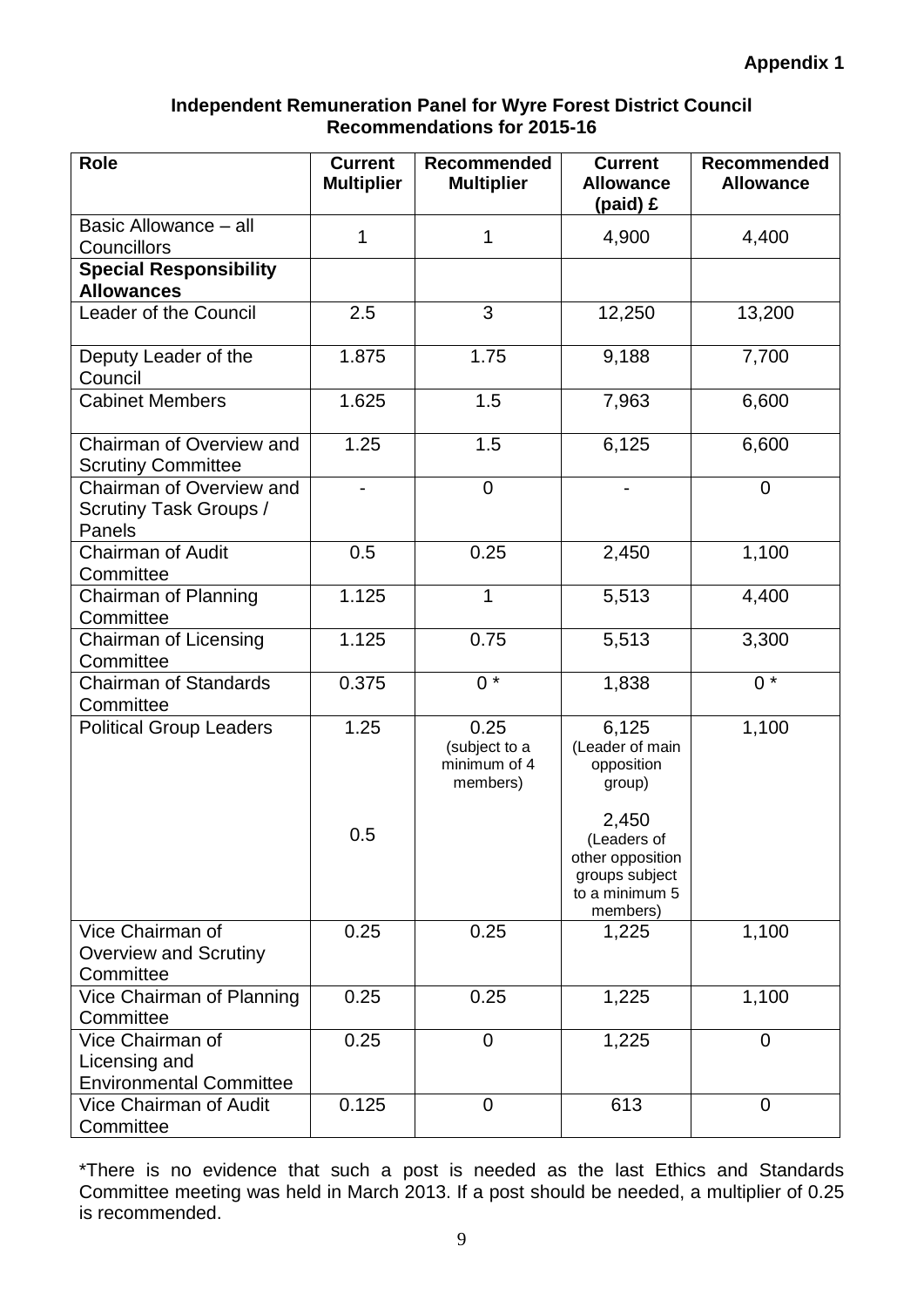# **Average Basic Allowances for Neighbouring Councils with a similar profile 2014/15**

| <b>Council</b>                                 | <b>Basic Allowance</b> |
|------------------------------------------------|------------------------|
| <b>Kettering Borough</b><br><b>Council</b>     | £5,309                 |
| Newcastle-Under-Lyme<br><b>Borough Council</b> | £3,285                 |
| <b>Stafford Borough Council</b>                | £3,836                 |
| <b>Average Allowance</b>                       | £4,143                 |